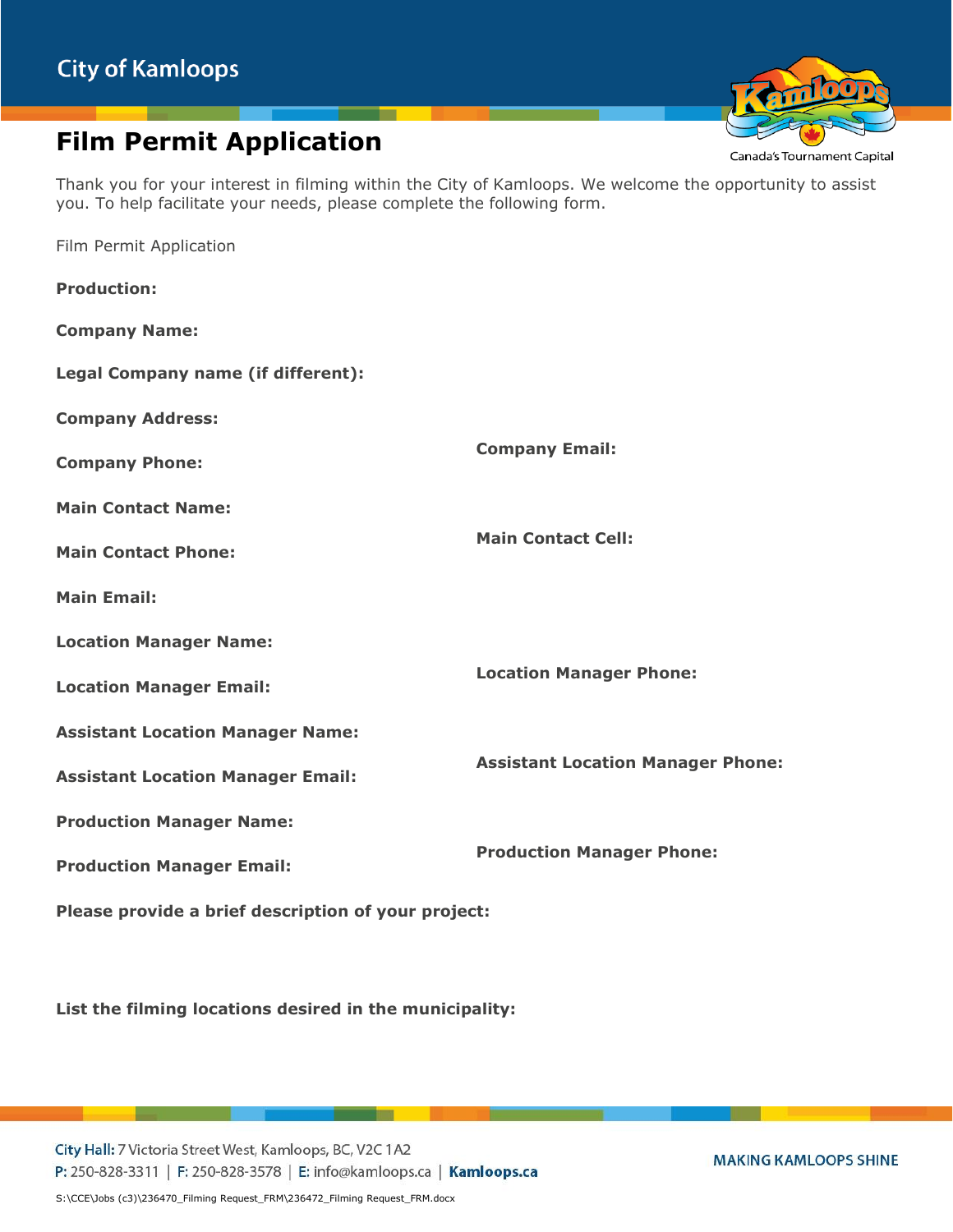

**Where do you plan to park the circus?** 

**Where do you plan to park cast and crew vehicles?**

**Number of production vehicles (Please give general breakdown):**

| <b>Set/Film Prep Date Start:</b>     | <b>Set/Film Prep Time Start:</b>     |
|--------------------------------------|--------------------------------------|
| <b>Set/Film Prep Date End:</b>       | <b>Set/Film Prep Time End:</b>       |
| <b>Filming Date Start:</b>           | <b>Filming Time Start:</b>           |
| <b>Filming Date End:</b>             | <b>Filming Time End:</b>             |
| <b>Set/Film Teardown Date Start:</b> | <b>Set/Film Teardown Time Start:</b> |
| <b>Set/Film Teardown Date End:</b>   | <b>Set/Film Teardown Time End:</b>   |
| <b>Number of Crew:</b>               | <b>Number of Cast:</b>               |

**Total number of people for production:**

**What do you estimate the impact of the area to be (vehicles, land impacts, etc.)?**

**Does production include any special effects (rain, snow, smoke, fog, fire, etc.)?** ☐ **Yes** ☐ **No If yes, please provide details and consult with Kamloops Fire Rescue:**

**Does production include any special effects?**

City Hall: 7 Victoria Street West, Kamloops, BC, V2C 1A2 P: 250-828-3311 | F: 250-828-3578 | E: info@kamloops.ca | Kamloops.ca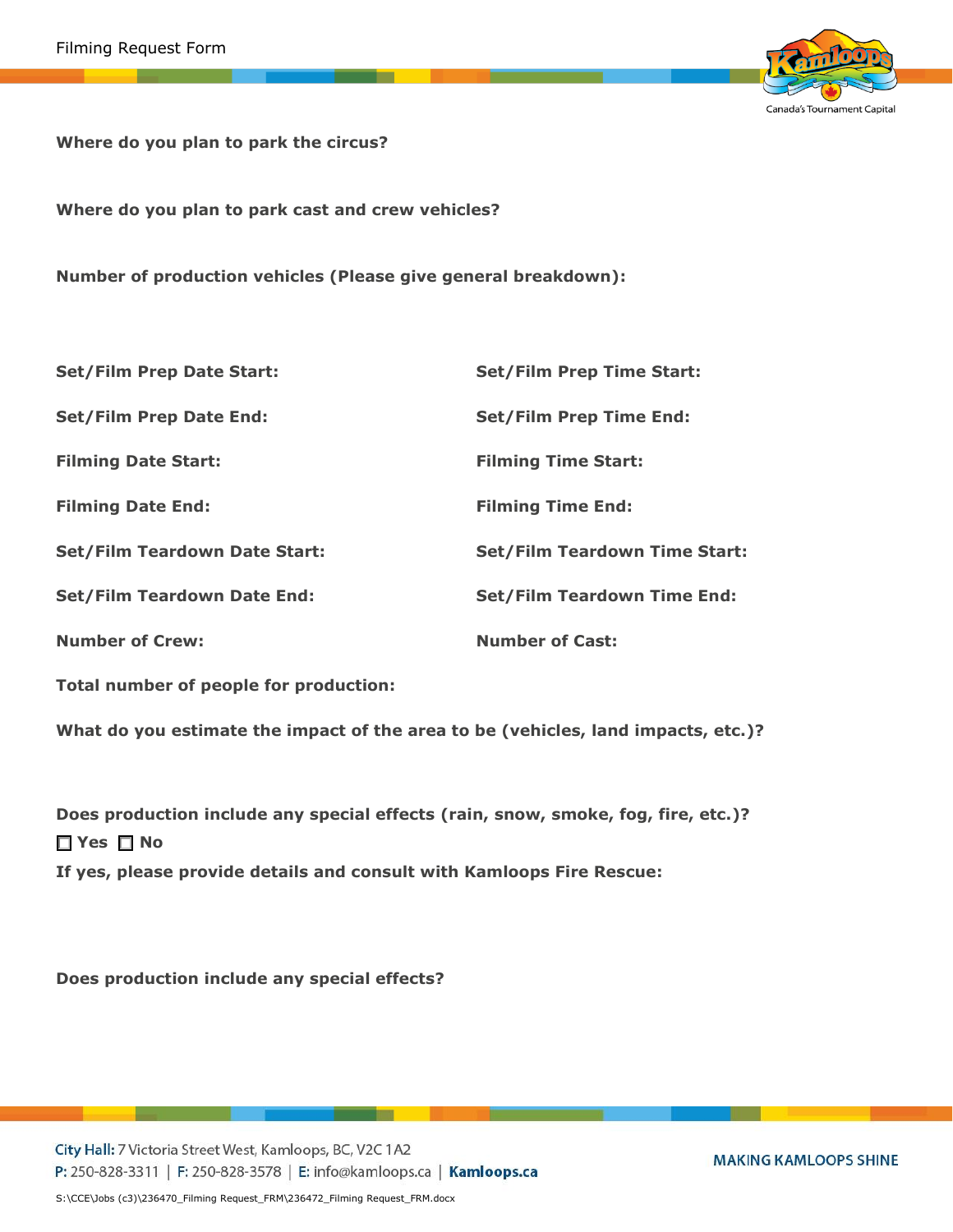

**Does production include any gun fire (production is to consult with Kamloops RCMP before shooting, and notify Kamloops RCMP immediately prior to detonating explosions and/or gun firing ensues)?**

☐ **Yes** ☐ **No**

**If yes, please describe:**

**Does production include any animals?** ☐ **Yes** ☐ **No If yes, please describe, and are any special holding arrangements required:**

**Does the production include any stunts?**

☐ **Yes** ☐ **No**

**If yes, please describe.**

**Please describe production's traffic control plans:**

**Do you have a COVID safety plan?**

☐ **Yes** ☐ **No**

**Do you plan to use drones under or over 250 grams?**

☐ **Yes** ☐ **No**

**Please list any City of Kamloops services that you anticipate production will utilize during the project:**

City Hall: 7 Victoria Street West, Kamloops, BC, V2C 1A2 P: 250-828-3311 | F: 250-828-3578 | E: info@kamloops.ca | Kamloops.ca